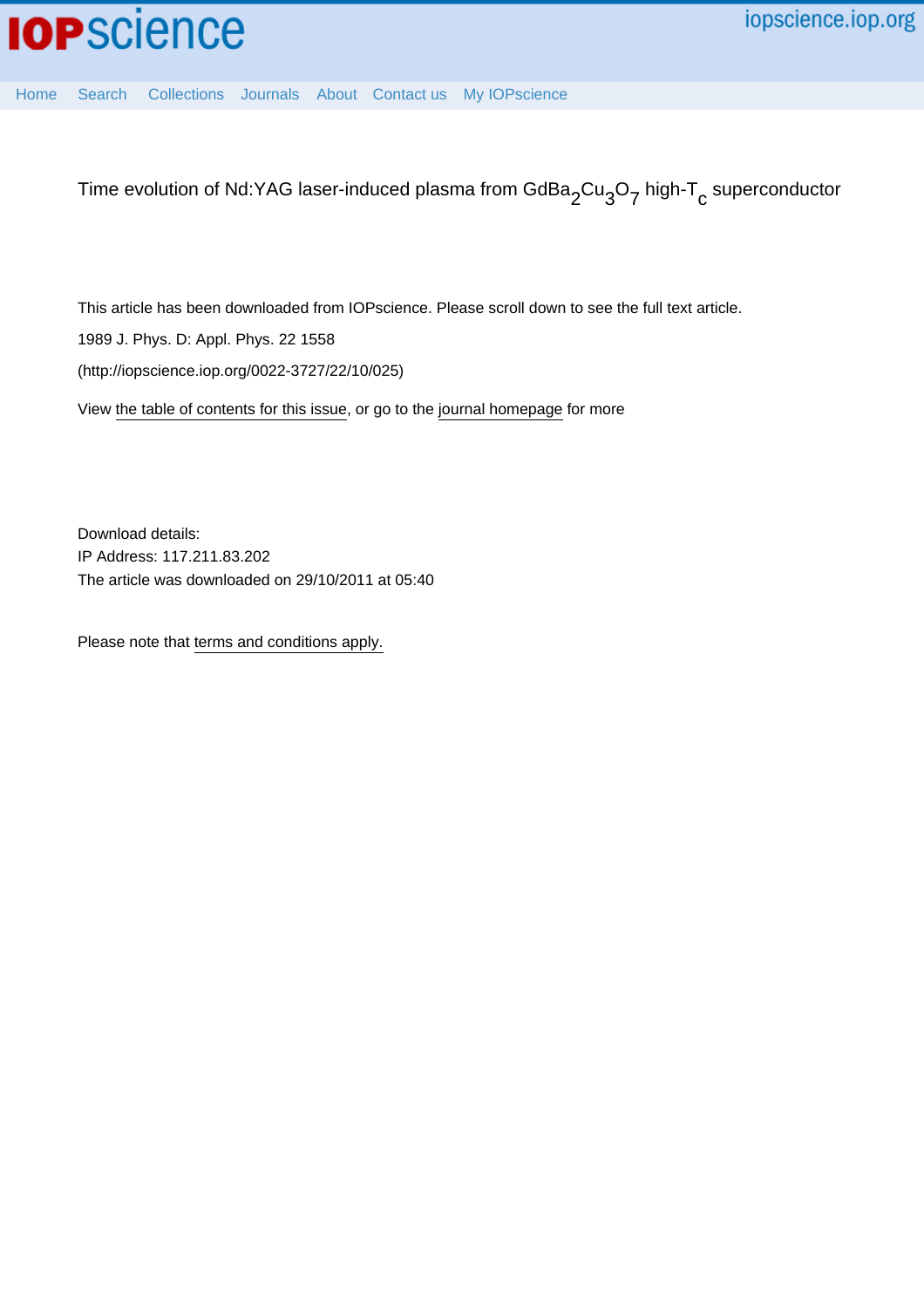## LIETTER TO THE EDITOR **Time evolution of Nd: YAG laser**induced plasma from GdBa<sub>2</sub>Cu<sub>3</sub>O<sub>7</sub> high-T. superconductor

## **G Padmaja, A V Ravi Kumar, V Vidyalal, P Radhakrishnan, V P N Nampoori and C P G Vallabhan**

Laser Division, Department of Physics, Cochin University of Science and Technology, Cochin 682 022, India

Received 1 June 1989, in final form 24 July 1989

**Abstract.** In order to characterise the laser ablation process from high-T<sub>c</sub> superconductors, the time evolution of plasma produced by a Q-switched Nd **:YAG**  laser from a  $GdBa_2Cu_3O_7$  superconducting sample has been studied using spectroscopic and ion-probe techniques. It has been observed that there is a fairly large delay for the onset of the emission from oxide species in comparison with those from atoms and ions of the constituent elements present in the plasma. Faster decay occurs for emission from oxides and ions compared with that from neutral atoms. These observations support the view that oxides are not directly produced from the target, but are formed by the recombination process while the plasma cools down. Plasma parameters such as temperature and velocity are also evaluated.

Most of the spectroscopic studies of laser-induced plasma from high- $T_c$  superconductors do not clearly reveal the presence of CuO and Cu<sup>+</sup> (Geyer and Weimer 1988, Auciello *er a1* 1988. Weimer 1988, Dyer *et a1* 1988). Geyer and Weimer (1988) observed the presence of YO in the plasma generated from a  $YBa<sub>2</sub>Cu<sub>3</sub>O<sub>7</sub>$  target. Existence of oxides and ions in the plasma is important to obtain good quality superconducting thin films. Weimer (1988) and Wu *er a1*  (1989) have observed the presence of oxides of Ba and Cu in the excimer-laser-induced plasma from  $YBa<sub>2</sub>Cu<sub>3</sub>O<sub>7</sub>$  targets. Recently, we have also observed the characteristic spectral emissions of GdO, BaO, CuO and Cu<sup>+</sup> along with lines of neutral atoms and ions in the laser-induced plasma from a  $GdBa_2Cu_3O_7$ superconducting sample using a  $Q$ -switched Nd: YAG laser (Padmaja *et a1* 1989). In the earlier studies, oxides and ions might have escaped detection due to the fast decay of emission from these species as a result of the recombination processes and plasma cooling. Timeresolved studies of the laser-induced plasma can therefore yield a greater amount of information regarding the complex ablation and transport processes (Wu *er*  al 1989). The dynamic measurements of Wu et al (1989) are limited due to wavelength selection using optical filters ( $\Delta \lambda \approx 100$  Å) which makes it nearly impossible to study unambiguously the time evolution of the line and band emissions from individual species. In this

Letter, we report our results on time-resolved measurements of the evolution process in the laser-induced plasma from a typical rare-earth based, high- $T_c$  superconductor, GdBa<sub>2</sub>Cu<sub>3</sub>O<sub>7</sub> ( $T_c = 93$  K), using spectroscopic and ion-probe techniques. Important parameters such as temperature and velocity are also evaluated from the present study.

Plasma was generated by laser ablation of a GdBa<sub>2</sub>Cu<sub>3</sub>O<sub>2</sub> target using a 1.06  $\mu$ m laser beam from a *O*-switched Nd: YAG laser (10 ns pulse width at  $10$  Hz repetition rate). The pulsed Nd : YAG laser system used in this experiment (Quanta-Ray DCR-11) has an unstable diffraction-coupled resonator. It gives uniphase, nearly diffraction limited output having a line width  $\leq 1$  cm<sup>-1</sup> with 220 MHz spacing between the longitudinal modes. The specimen was mounted in a stainless steel vacuum chamber equipped with quartz windows so that the target can be irradiated at normal incidence and the plasma ejected from the surface can be viewed at right angles. The laser beam was focused (power density  $\approx 10^{13}$  W cm<sup>-2</sup>) onto the target using a quartz lens. A part of the plasma plume at about 1.5 cm away from the target surface was focused onto the slit of the monochromator (Jarrel-Ash, 0.5 m) coupled to a PMT and a cRo/Boxcar averager. Since we have used a 0.5 m monochromator for wavelength separation  $(\Delta \lambda < 1 \text{ Å})$ , the line selection is much more accurate than in the work of Wu *er a1* (1989). Also, the spectra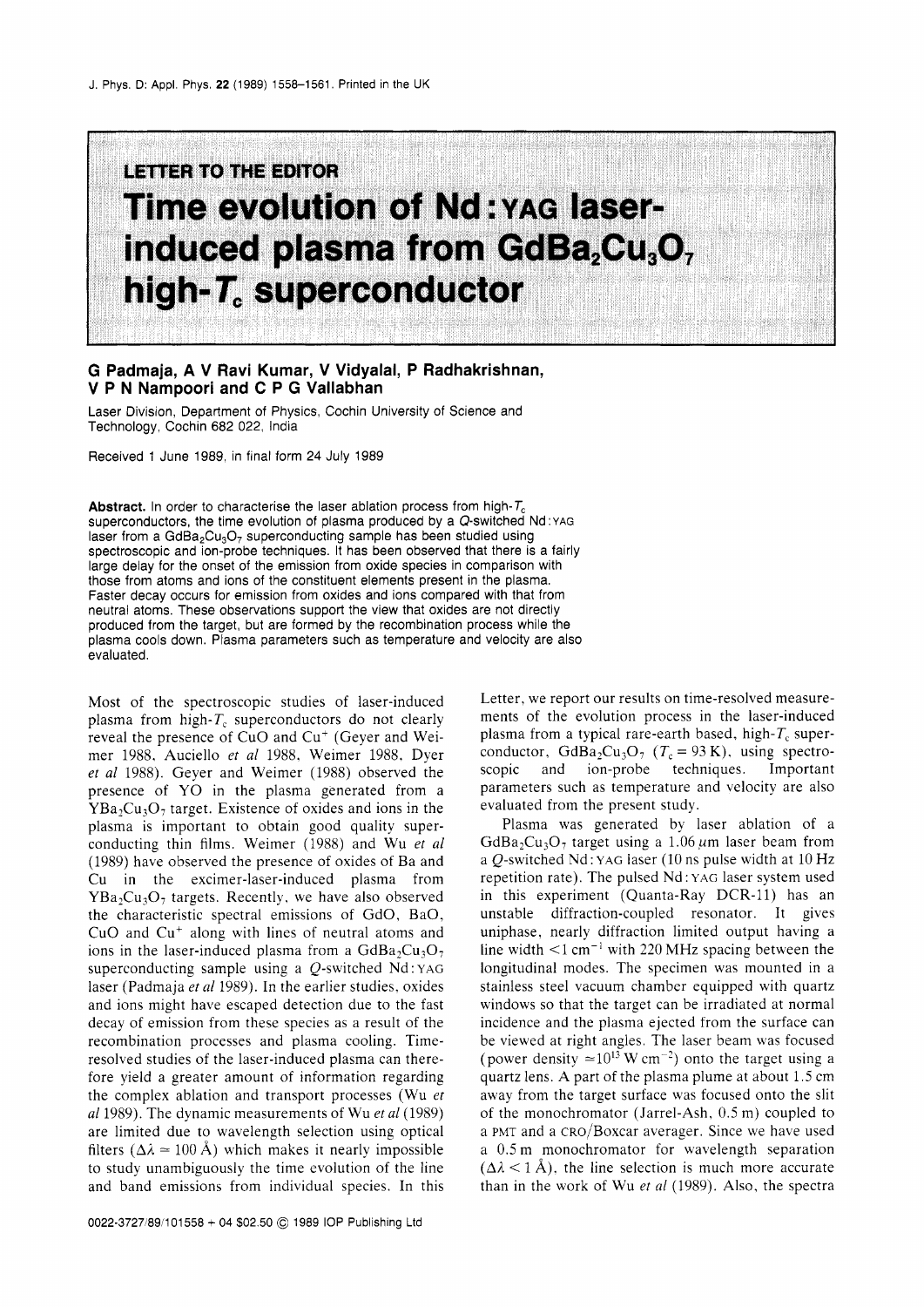

**To VOCUUM pump** 

**Figure 1.** Schematic diagram of the experimental set-up.

were recorded photographically using a three-prism glass spectrograph (Carl-Zeiss) and the various atomic and molecular species in the plasma were identified. In order to study the time evolution of the species produced by laser irradiation, the characteristic lines were selected using the monochromator and the **PMT** output was fed to a 100 MHz storage oscilloscope (Tektronix Model 466) with a 50  $\Omega$  termination (figure 1).

In the ion-probe technique, a variable bias voltage (0-30 **V)** was applied between the probe and the body of the vacuum chamber. The electrons in the plasma were collected by the probe **(3** cm length and 1.6 mm diameter) kept at about 1.5 cm away from the target surface (figure 1). The voltage pulse developed was measured across a 50 **S2** load resistance on a 100 MHz storage oscilloscope. The probe current was studied as a function of probe voltage and from the *I-V* characteristics thus obtained, plasma temperature and plasma velocity were evaluated, Experiments were carried out at various laser power levels.

Detailed spectroscopic analysis of the plasma has been reported elsewhere (Padmaja *er a1* 1989). Some of the major lines identified are given in table 1. Figure *2* is a typical CRO trace of the PMT response due to the line  $(\lambda = 455.5 \text{ nm})$  from the emission of copper ions. The response in this case has a time delay of  $140 \,\mu s$ with respect to the laser pulse. This time delay was found to vary for different species (table 1). From the table, it can be seen that the oxide emission has a greater time delay compared with that of neutral atoms and ions. Initially, the plasma temperature is so high that oxide species apparently cannot exist. **As** the plasma cools down, recombination processes may give

**Table 1.** Time evolution of the spectral emission corresponding to various species (laser energy = **185** mJ/pulse).

| Species         | Wavelength<br>$\lambda$ (nm) | Time delay<br>$\Delta t$ (ms) | Decay constants |      |  |
|-----------------|------------------------------|-------------------------------|-----------------|------|--|
|                 |                              |                               | ь.              | b,   |  |
| Cu              | 612.7                        | 0.10                          | 0.30            | 1.67 |  |
| Cu <sup>+</sup> | 455.5                        | 0.14                          | 0.35            | 1.70 |  |
| CuO             | 616.3                        | 0.54                          | 0.46            | 1.70 |  |
| Ва              | 413.2                        | 0.08                          | 0.27            | 0.80 |  |
| Ba <sup>+</sup> | 416.7                        | 0.12                          | 0.20            | 1.00 |  |
| BaO             | 586.0                        | 0.40                          | 0.53            | 0.88 |  |
| Gd              | 493.4                        | 0.06                          | 0.22            | 0.96 |  |
| Gd <sup>+</sup> | 509.8                        | 0.04                          | 0.29            | 1.19 |  |
| GdO             | 566.4                        | 0.42                          | 0.38            | 1.40 |  |



**Figure 2.** Typical CRO trace of the **PMT** response due to the emission line  $(\lambda = 455.5 \text{ nm})$  of copper ions.

rise to the formation of more oxides. **A** log-log plot of the time dependence of the emission intensities of all the species reveals an initial period of slow decay followed by a comparatively faster decay. Figure *3* shows such typical plots for the plasma emission lines of Cu, Cu+ and CuO. The power law can therefore be expressed as

$$
I(t) \approx H(t_1 - t)t^{-b_1} + H(t - t_1)t^{-b_2}
$$
 (1)

where  $H(\tau)$  is the Heaviside function so that  $H(\tau) = 1$ for  $\tau \ge 0$ , and 0 for  $\tau < 0$ . Decay constants  $b_1$  and  $b_2$ for various species are given in table 1. **A** careful analysis of these magnitudes will give some of the valuable information required for plasma diagnosis. The two time-periods evidently represent the 'hot' and 'cold' phases of the plasma. It is worth noting that in the hot plasma

$$
|b_1|_{\text{GdO}} < |b_1|_{\text{CuO}} < |b_1|_{\text{BaO}}
$$

and in the cold plasma

$$
b_2|_{\text{CuO}} > |b_2|_{\text{GdO}} > |b_2|_{\text{BaO}}.
$$

 $|b_1|_{\text{GdO}} < |b_1|_{\text{CuO}} < |b_1|_{\text{BaO}}$ <br>
and in the cold plasma<br>  $|b_2|_{\text{CuO}} > |b_2|_{\text{GdO}} > |b_2|_{\text{BaO}}$ .<br>
This shows that the emission from CuO molecules dies down rather quickly.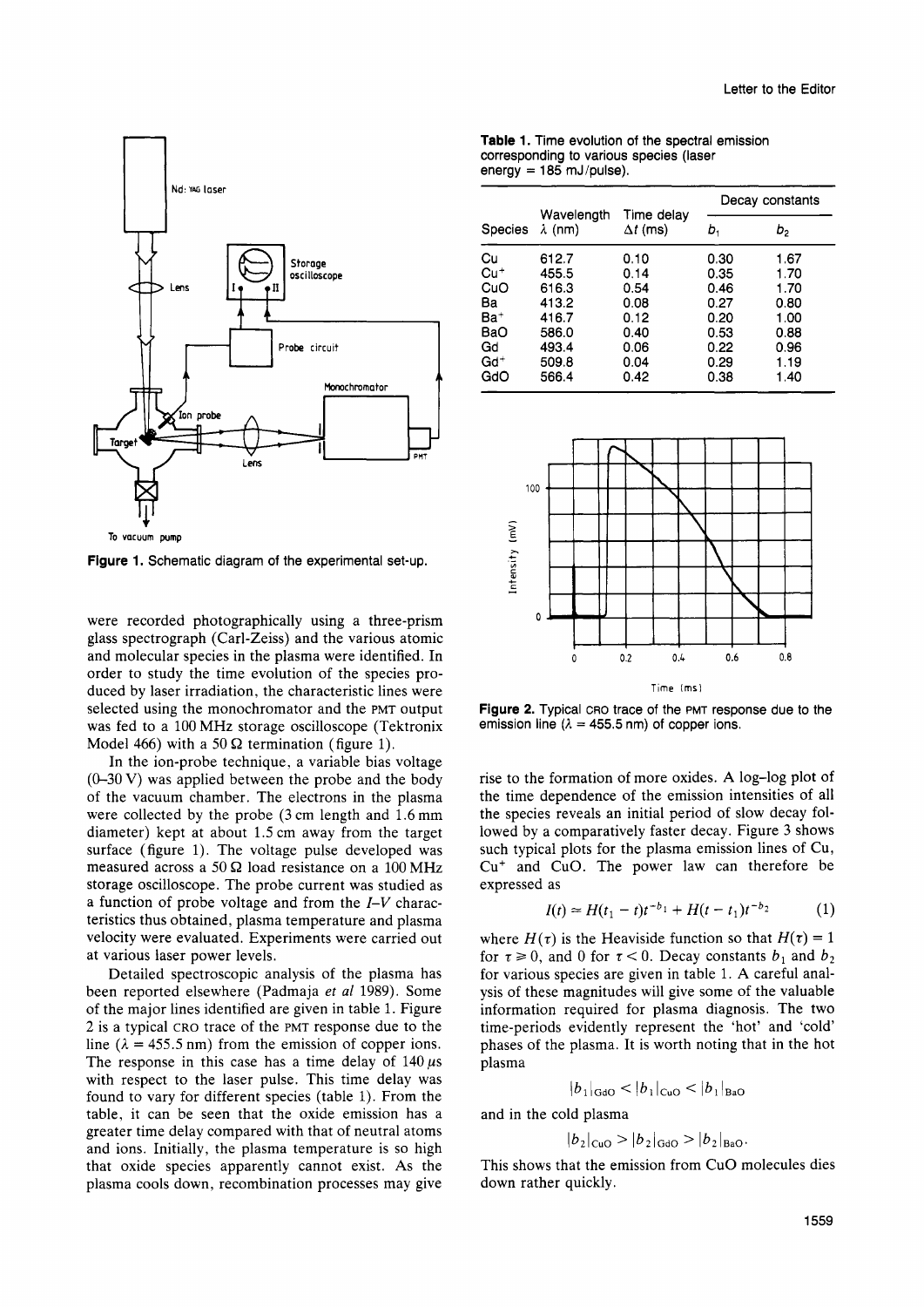

**Figure 3.** Plot of log *I* against log *t* for emission of Cu, Cu<sup>+</sup> and CuO:  $\bigcirc$ , Cu  $(\lambda = 612.7 \text{ nm})$ ; +, Cu<sup>+</sup>  $(\lambda = 455.5 \text{ nm})$ ; \*, CuO  $(\lambda = 616.3 \text{ nm})$ .

From the time delays observed, it is evident that the oxide species are formed only when the plasma temperature begins to fall. Under this condition, the absence of a continued excitation process required for the emission from the oxide species may cause a rapid reduction in the intensities of such bands. This aspect also lends support to the view that the oxide species may not be originating from the target material as such but are formed as a result of recombination processes as the hot plasma cools down. The oxygen deficiency, which is a critical parameter for the superconductivity in high- $T_c$  ceramics, can thus be controlled by adjusting the partial pressure of oxygen in the plasma chamber during the process of thin-film deposition using the laser ablation method.

Figure **4** shows the time-evolution characteristics of the plasma recorded using a Langmuir probe at a laser energy of 185 mJ/pulse. From the slope of the *I-V*  plot, the plasma temperature is calculated using the equation

$$
e/kT_{\rm e} = S \tag{2}
$$

where S is the slope of the  $I-V$  curve  $(S = 0.02)$ . The temperature of the plasma was calculated to be  $5.8 \times 10^5$  K. The plasma (electron) velocity is given by

$$
v_e = (8kT_e/\pi m_e)^{1/2}
$$
 (3)

where  $m<sub>e</sub>$  is the mass of the electron. The velocity of the negative ions in the plasma was calculated to be  $4.5 \times 10^8$  cm s<sup>-1</sup>. For positive ions in the plasma, the velocity is given by

$$
v_{+} = (8kT_{e}/\pi m_{+})^{1/2}
$$
 (4)

where  $m<sub>+</sub>$  is the mass of the positive ions in the plasma.



**Figure 4.** Plot of log (probe current) against probe voltage of the Langmuir-probe signal at a laser energy of 185 mJ/pulse. Slope  $= 0.02$ .



**Figure 5.** Plots of log *I* against log *t* of the laser-produced plasma from the high- $T_c$  GdBa<sub>2</sub>Cu<sub>3</sub>O<sub>7</sub> plasma at various probe voltages: Laser energy = 230 mJ/pulse. *0,* 27.5 V; \*, 25 V; +, 22.5 V; △, 20 V.

The velocity of the positive ions in the plasma was calculated to be  $1.06 \times 10^6$  cm s<sup>-1</sup> (for an average value of the positive ion mass in the plasma). These values for the particle velocities prove conclusively that the observed delays for the emission from various atomic and molecular species are not due to a time-of-flight phenomenon as suggested by Dyer *et a1* (1988). While plasma expansion velocities can bring about a small delay, the major part of the observed delays does seem to arise from the recombination process. The log-log plot (figure *5)* of the temporal decay of the ion-probe current has two slopes  $S_1$  and  $S_2$  so that, as in the case